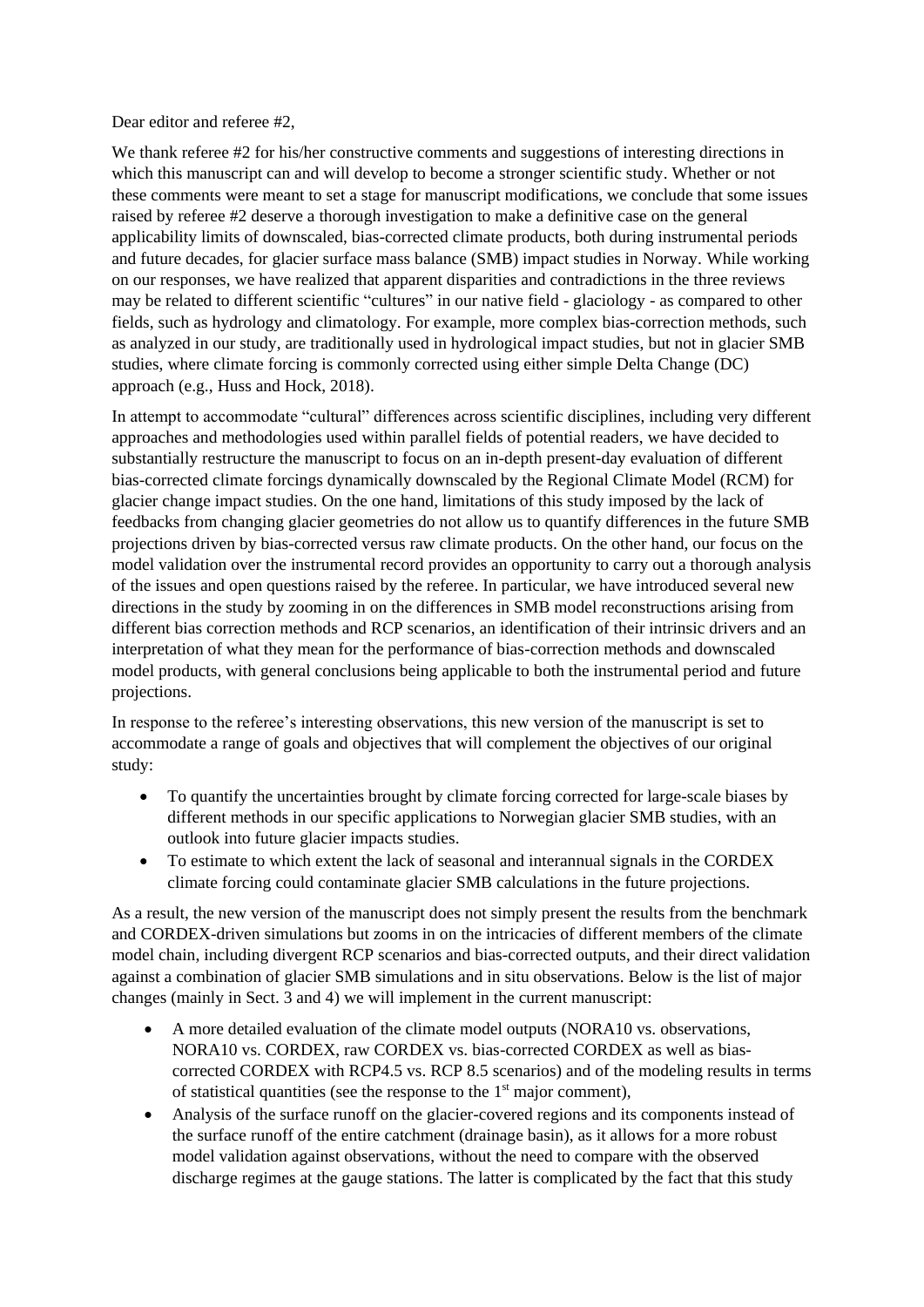does not use a runoff routine model to route the surface runoff to the stream flow, which has been developed and included in the follow-up article,

• Quantification and discussion of the uncertainties that are likely to be inherited by the future simulations.

To clearly reflect our goals and objectives listed above, we have also decided to change the title of the manuscript to 'Synopsis of the uncertainties introduced by bias-corrected climate forcings in regional glacier surface mass balance evolution studies - A case study using a CORDEX chain envelope in western Norway'.

The specific response to the major comments (written in light blue and *italic* font) of referee #2 are presented below.

*1. Comparison of climate scenarios and observations: It is not clear how you compare the climate forcing with observations in 3.1, but it sounds like you're calculating the RMSE on the time series. However, this cannot be done as there is no correspondence between the dates: the climate projections are disconnected from the actual weather system evolution, and they cannot be compared in terms of time series even on the control period. Only overall statistics can be compared between the two. It is also the case for Fig. 8, where time series are plotted for CORDEX (climate projections) and NORA10 (reanalysis-driven).*

We agree with the referee #2 those raw outputs of climate model projections are not expected to represent the actual weather system evolution. However, bias-correction of RCM outputs is, at least, trying to provide accurate model forcing not only of time-average conditions, but also of the day-today (and even sub-daily) variability to certain impact studies, e.g. hydrological modeling (Portoghese et al., 2011). Following this comment of the reviewer, we have decided to analyze actual impacts of bias corrections on the climate signal reproduction in climate model products and to which extent failures to reproduce such signals have adverse impacts on the glacier SMB and runoff simulations. While many other surface processes may not be as sensitive to climate variability, glacier ice and snow melt rates are directly related to the correctness of climate forcing that activates such processes and introduces a range of feedback mechanisms through e.g., energy balance, albedo, glacier geometry, etc.

We would like to point out that we have calculated the annual and seasonal (winter and summer) RMSE and mean differences between the basin-wide (averaged over the entire catchment area) temperature and precipitation assimilated by SnowModel and the gridded seNorge dataset (observations) in Sect. 3.1 (see Fig. 3). We did not compare the daily time series to the observations, but rather the annual and seasonal means. Now we think that these details have not been sufficiently described and will introduced a more detailed description of the evaluation process in the revised manuscript.

We also agree that we should add a comparison of more overall statistics between the assimilated and observed temperature and precipitation data as well as the modeled outputs between the benchmark and CORDEX driven simulations. We will therefore include more statistical quantities relevant to bias-corrections and SMB evolution, such as rainfall and snowfall frequency, annual cycle of daily temperature, seasonal mean temperature, etc., as well as, for instance, multi-annual mean and seasonal distribution of SMB, maximum snow and glacier melt and the month of peak glacier surface runoff.

# *2. Comparison of RCP scenarios: It does not make much sense to compare RCP scenarios for the present, as the scenarios did not diverge for the past/present. They only diverge in the future. Thus, all analyses of the role of the RCP scenario (l.247-249, l.264-265, l.271-273, l.350, l.375-376, …) do not make sense.*

The climate forcings under different scenarios do diverge from 2005 (e.g. Schwalm et al., 2020). In addition, our modeled SMB and surface runoff also show divergence (Fig. 8 and 9); we therefore believe it is useful to look at how much different scenarios cause the climate to diverge from the 'real'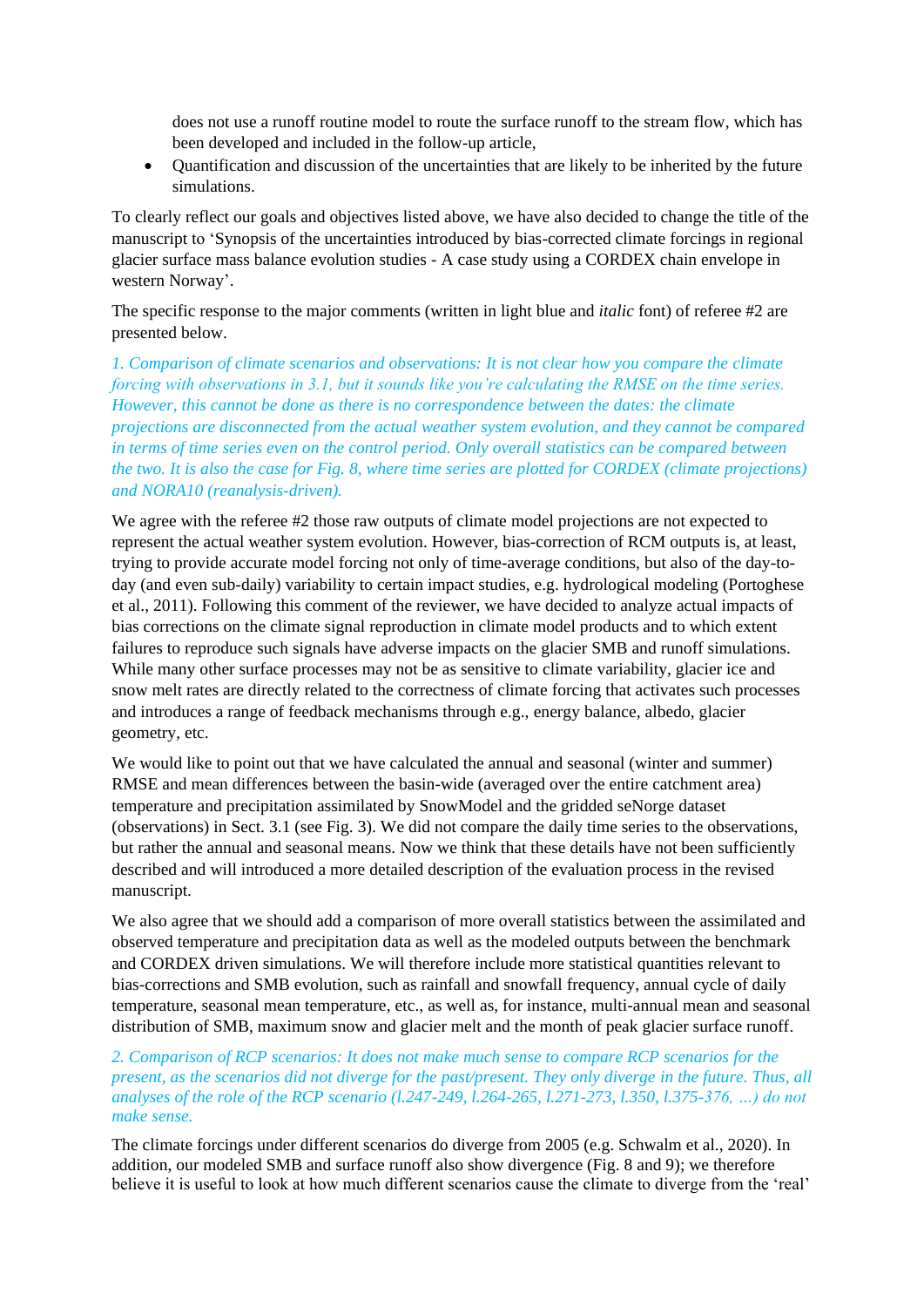present day climate for a control period (Yang et al., 2010) and what kind of uncertainty this will bring to the future projections of glacier change. We will clarify and discuss the choice of different bias-corrected datasets and scenarios more in detail in the revised manuscript, including an analysis of how different bias corrections work with departures in present-day climate simulations under dissimilar RCPs.

*3. You used only one GCM-RCM chain. However, it is nowadays recognized as a best practice to not use a single model chain but to account for the uncertainty of the climate models by using several climate forcing chains. You state in 4.2 that "the first and foremost concern lies in the choice of future climate forcing from GCMs and RCMs". Well, you shouldn't pick only one in the first place… Using different bias correction methods is a good idea to account for the uncertainties related to the downscaling/correction, but it does not replace the consideration of the uncertainties from the climate modeling chain.*

The purpose of the analysis presented is not to outline uncertainties in all existing climate model projections, but rather to zoom in on the performance of bias-corrected climate products that are expected to be regionally calibrated for the use across Norway. It is also important to keep in mind that such evaluation is only viewed through the prism of glacier SMB impact studies as opposed to a general climatological context. Hence, our study has a purely glaciological orientation, where we analyze pros and cons of bias corrections for studies of the Norwegian cryosphere. We realize that our motivation for the choice of the climate forcing datasets can benefit from further expansion of the text in Sect. 2.4, where we explain the rationale behind our experimental design.

Firstly, we use a single GMC/RCM chain to reduce the complexity of the evaluation, because our goal is to assess the uncertainties brought by different bias-corrections to glaciological studies over the time interval that can be validated against observations – i.e., the instrumental period. Therefore, future projections are not carried out at this stage.

Secondly, we combine analyses of EC-Earth/RCA (the only GCM-RCM chain) and NORA10 outputs to drive our simulations, because of the proximity between these two products: NORA10 is produced by HIRLAM driven by ECMWF IFS outputs, whereas EC-Earth uses ECMWF IFS for the atmosphere-land component, and RCA is based on a parallel coding of HIRLAM with some modifications in the model formulation. This choice is made deliberately to decrease the complexity of our analysis, to exclude model runs that have dissimilar origin and to focus solely on the evaluation of bias corrections. We will not only work on emphasizing our rationale but also on clarifying our main objectives early in the text.

*4. You show that the bias-corrected CORDEX outputs still have a high bias. Thus, it seems that the bias correction was not optimal. It is not clear if you did the bias correction yourself or if you used an already bias-corrected product. The analysis of the climate forcing is then enough to identify that the data cannot be used directly in a climate impact study. There is no need to go all the way through the snow/glacier/hydro models. Maybe these errors you identified in the bias-corrected CORDEX can be related to how you computed the comparison, such as by directly comparing the time series (see above)*

Even though the bias-corrected CORDEX outputs still have a high bias compared to the reanalysis product NORA10, it does not mean that we cannot use them for impact studies. Indeed, it is unclear how significant such bias may be for the glaciological studies, as long as we have not put any numbers on their direct impacts. Existing articles on bias-corrections of RCM outputs have pointed out that all bias-correction methods have their limitations (e.g. Maraun, 2016; Holthuijzen et al., 2021). What is important at this stage is to address these limitations, quantify the uncertainties they might bring to impact studies and motivate development of new bias-correction methods that are more suitable to this particular application – glacier SMB impact studies. This has been our goal in this study, but we agree that the presentation of our results may have interfered with the clarity of the narrative. As we have pointed out in responses to earlier comments, in the revised version we will move away from the simple presentation of the results from the benchmark and CORDEX driven simulations to a detailed statistical evaluation of the climate products and their significance for the SMB model experiments.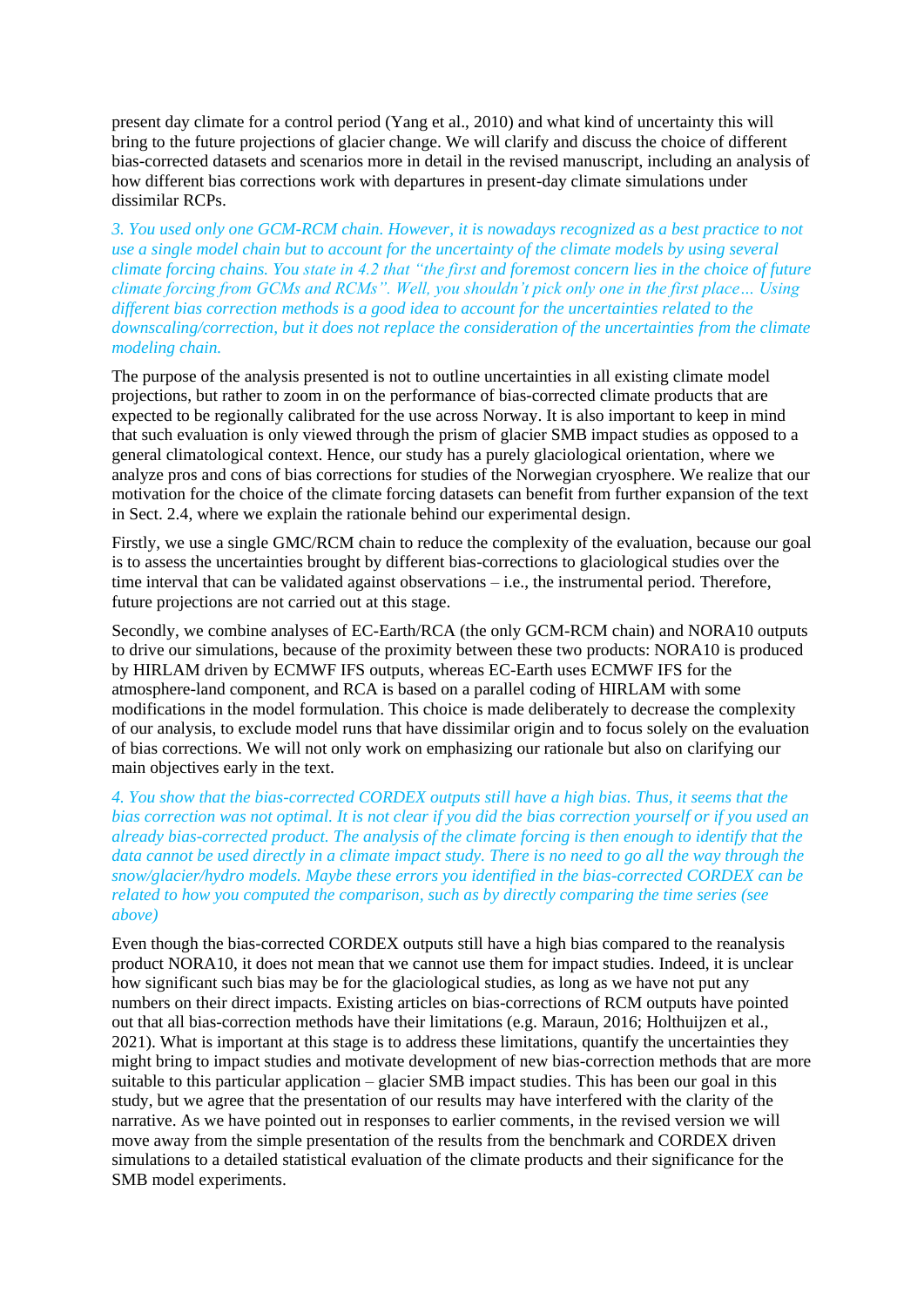*5. You analyze spatial and temporal patterns from the model outputs, while this can (and should) be first retrieved from the data. Also, even when you used the benchmark model (reanalysis-based), you never compare the runoff outputs to observations. We have no way to assess what your model outputs are worth. The model results of the runoff are the basis of several analyses. However, there is no metric regarding the calibration/validation with reference to observed discharge (e.g., NSE, bias, …). Thus, we cannot know if these analyses rely on plausible results.*

The current version of the manuscript presents the catchment wide surface runoff results that could not be compared with the measurements from gauge stations, because this study did not utilize a runoff routine model, which had been later developed for the follow-up manuscript. However, we did compare our modeled SMB with direct measurements, which is a common-place procedure in glacier SMB model studies. Thus, following this common practice, we have decided to only limit our analysis to the surface runoff in the glacier covered region, which mainly consists of the glacier ice and snow melt water as well as rainfall, instead of the surface runoff of the entire catchment as it was presented in the initial manuscript.

*6. I'm not so keen on the correlation analysis (4.1) based on the model outputs, with no comparison with observations. We retrieve the model behavior more than the natural system behavior. You infer several conclusions based on the model outputs, while we have no clue what they are worth.*

We did compare our modeled glacier SMB with measurements (see the response to the point #5 above).

The response to the other elements of review #2 follow. **Due to the substantial re-framing of the manuscript some of these comments might not apply to the new manuscript**:

*1. You state that "the ability of high-resolution modeling to accurately project glacial hydrological changes into the future is hampered by keeping the glacier geometries fixed in time" (l. 453). You also suggest in your last sentence to consider "the evolution of the glacier geometries and extents". There is a whole bunch of literature on that topic. Approaches to account for a change in the glacier geometry exist.*

We agree. We emphasis it because the geometry change in this specific study is not counted. Thus, we need to mention it as a limitation of current study and a reason why we did not do future projection at this stage. But we will make this clear in the revised manuscript.

*2. The unit used for the runoff is Gt/km2, which is quite uncommon in hydrology. A unit of mm/yr is much more common.*

Gt is used in glacier mass balance studies such as van Pelt et al.  $(2012)$ . We use Gt/km<sup>2</sup> to allow the comparison between different catchments with different area. We do agree that we should use mm/yr/km<sup>2</sup> if we are talking to the hydrological community.

## *3. The fact that glacierized catchments have a hydrological cycle with a peak discharge later in the year is well established in the literature. References should be added, and Fig. 11 can be removed.*

But what we are trying to say is that there is a difference in peak discharge between catchments with different glacier coverage, but not that glacierized catchments have a hydrological cycle with a peak discharge later in the year. Anyhow, it will be removed as we have decided to change our research focus.

*4. 176-183: the original issue and your computation are not clearly explained. Please better explain the problem.*

Thanks for pointing out. We will better explain the problem here in the revised manuscript.

*5. In Fig 5b the axes are reversed, but you analyze the results as if it was not the case… 336-339 (Fig. 7): it is not clear how significant these trends are. Analyses of the peak discharge (4.1) are a bit out of scope here and somehow reinventing the wheel…*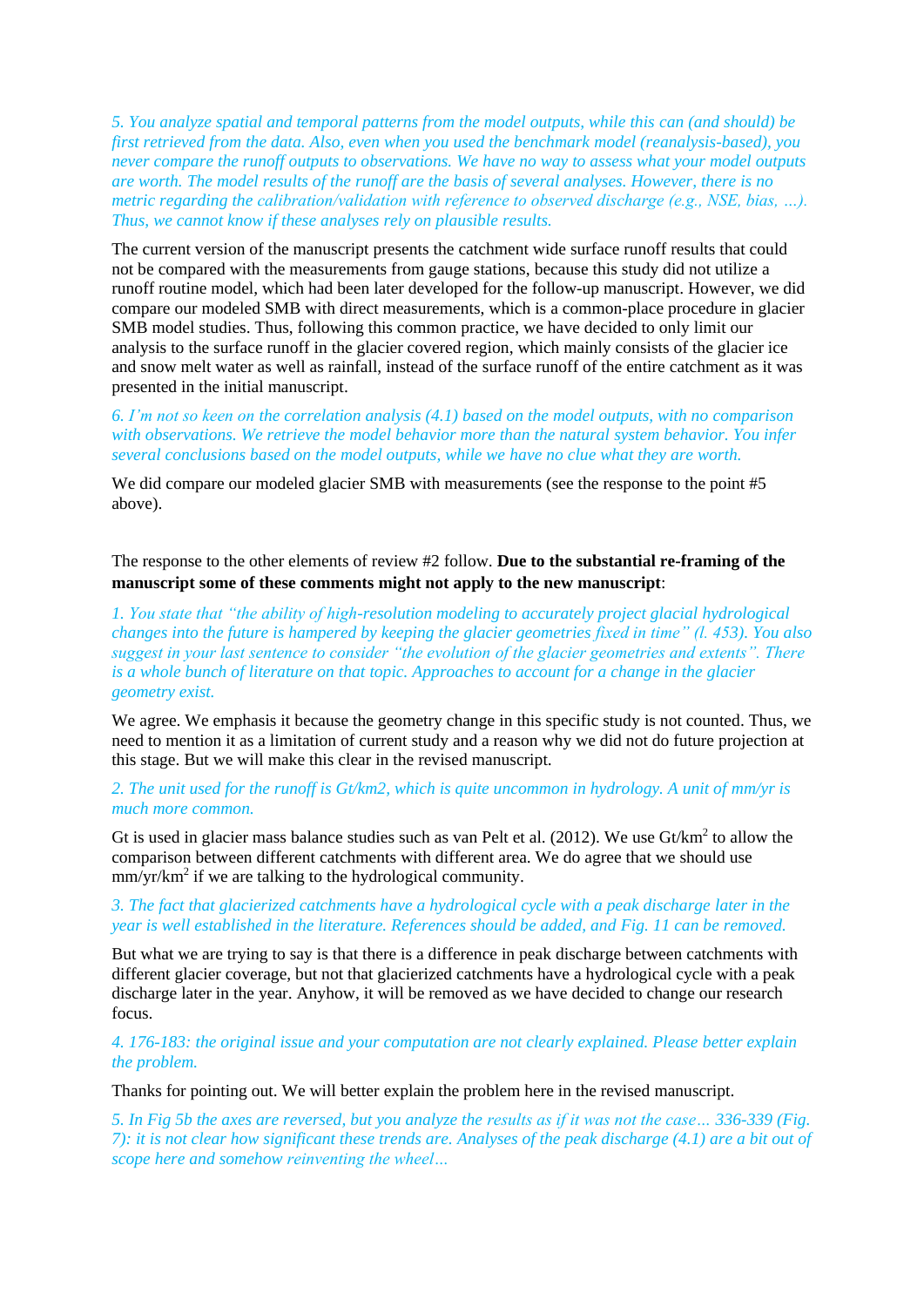The y-axe is reversed because we want to emphasis the magnitude of melt, which has a negative sign. But we will significantly re-write Sect. 3 and 4 and only present the runoff on glaciers.

The response to the comment of referee #2 on the figures are followed. **Due to the substantial reframing of the manuscript some of these comments might not apply to the new manuscript**:

*1: Scales are difficult to read. Try to make them larger and white. The insert with the whole country is very small and of poor quality, we do not see much. You also mention in the caption the "Conrad's continentality index" with no explanation nor reference.*

We will improve Fig.1 and explain Conrad's continentality in the text.

*2: difficult to see as quite small.*

We will improve Fig. 2.

*3/4: it does not make much sense to compare the different RCPs for the past.*

We will present the comparison in a different way in the revised manuscript.

*5: the maps are too small, we cannot see the patterns. For panel (b), the y-axes are*

#### *reversed!*

We will present the benchmark results in a different way. The y-axe is reversed because we want to emphasis the magnitude of melt, which has a negative sign.

## *6: the maps are too small*

We will exclude the runoff results in the revised manuscript.

*8/9: analyzing the time series of climate model outputs does not make sense. Also, plotting outputs for 2 catchments in the same figure makes it impossible to read.*

Fig 8 and 9 will not be included in the manuscript.

*10: mm/d is more frequent than m/day.*

We use m/day to match the unit with the SMB, but we will change it to mm/d when comparing precipitation and snowfall.

#### *11: should be removed.*

It will be removed as we have decided to reframe our research focus.

## Reference

Holthuijzen, M. F., Beckage, B., Clemins, P. J., Higdon, D., and Winter, J. M.: Constructing High-Resolution, Bias-Corrected Climate Products: A Comparison of Methods, Journal of Applied Meteorology and Climatology, 60, 455–475, https://doi.org/10.1175/JAMC-D-20-0252.1, 2021.

Huss, M. and Hock, R.: Global-scale hydrological response to future glacier mass loss, Nature Climate Change, 8, 135–140, https://doi.org/10.1038/s41558-017-0049-x, 2018.

Maraun, D.: Bias Correcting Climate Change Simulations - a Critical Review, Current Climate Change Reports, 2, 211–220, https://doi.org/10.1007/s40641-016-0050-x, 2016.

van Pelt, W., Oerlemans, J., Reijmer, C., Pohjola, V., Pettersson, R., and van Angelen, J.: Simulating melt, runoff and refreezing on Nordenskiöldbreen, Svalbard, using a coupled snow and energy balance model, The Cryosphere, 6, 641–659, https://doi.org/10.5194/tc-6-641-2012, 2012.

Portoghese, I., Bruno, E., Guyennon, N., and Iacobellis, V.: Stochastic bias-correction of daily rainfall scenarios for hydrological applications, 11, 2497–2509, https://doi.org/10.5194/nhess-11-2497-2011, 2011.

Schwalm, C. R., Glendon, S., and Duffy, P.: RCP8.5 tracks cumulative CO2 emissions, Proceedings of the National Academy of Sciences, 117, 19656–19657, https://doi.org/10.1073/pnas.2007117117, 2020.